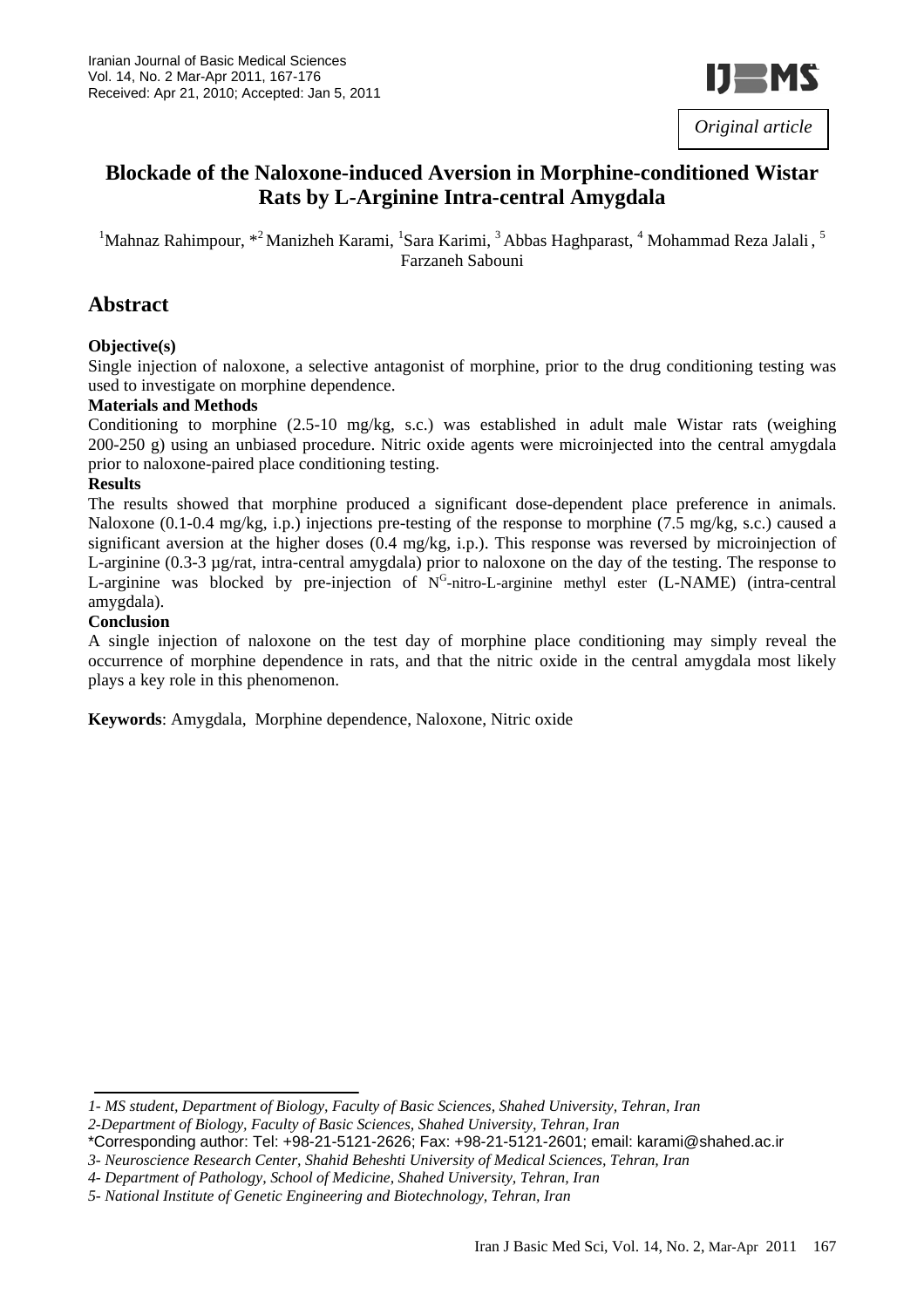# **Introduction**

Much evidence indicates that the chronic usage of morphine produces physical and psychological dependence characterized by the expression of withdrawal symptoms upon cessation of the drug (1-5). Morphine is also implicated in reward (6-8) because of enhanced dopamine release in shell of accumbens by doubling of the firing rate of dopamine projecting neurons from the ventral tegmental area (9). Place conditioning is a simple and an effective method to assess the rewarding properties of drugs (10-17). It has been demonstrated that morphine-induced place preference is mediated by mu-opioid receptors (13, 14, 18-20) to which binding of the opioids, enhances the level of extracellular dopamine in the amygdala (7, 8, 21).

Naloxone, a selective antagonist is able to neutralize the opioid effect by competing for the same receptor sites (19). Some authors have notified that infusion of naloxone into the ventral tegmental area or periaqueductal gray blocks the acquisition of morphine place preference (22). In contrast, systemic administration of naloxone potentiated the expression of morphine-conditioned place preference (CPP) in experimental animals (23). Moreover, injection of naloxone in morphine-dependent Swiss-Webster mice has shown a significant increase in mu-opioid receptor expression during opioid withdrawal in some brain areas including amygdala (24). This antagonist has been shown to precipitate the withdrawal symptoms after a short-term infusion or even a single dose injection both in humans and animals (25).

Nitric oxide, a chemical of great importance (26) and a main retrograde neurotransmitter (27) is produced postsynaptically in response to the activation of central excitatory amino acids. Nitric oxide plays a role in the regulation of behavior (28), and is implicated in the actions of opiates (29). Morphine stimulates the release of nitric oxide in amygdala through a sensitive route for the naloxone and  $N^{\overline{G}}$ -nitro-L-arginine methyl ester (L-NAME) (17), the fact demonstrating that the nitric oxide in limbic system modulates the morphine-induced psychological dependence. Despite this evidence, little is known about the mediation of the psychological dependence which is supposed to be induced by a limited period of morphine therapy used to establish a place preference by the drugs of abuse. Therefore, in the present study, we tried to examine the morphine conditioning in the task paired with a single pretesting injection of naloxone to address the drug dependence more deeply, and investigating the possibility of the nitric oxide production in the central amygdala in the process of morphine dependence in Wistar rats.

# **Materials and Methods**  *Subjects*

Adult male Wistar rats weighing 200-250 g (Pasteur Institute, Tehran, Iran) were housed in standard plastic cages in groups of 2 in a controlled colony room (temperature 21 $\pm$ 3 °C). They were maintained on a 12 hr light/dark cycle (lights on at 07.00 a.m.) with food and water *ad libitum*. The experiments were carried out during the light phase of the cycle. Each animal was tested once. Six to eight animals were used per groups which were killed by overdose of chloroform at the end of each experiment. All experiments were done in accordance with the National Institutes of Health Guide for the Care and use of laboratory animals approved by the local ethical committee of Shahed University (Document No: 7941).

# *Drugs*

Morphine sulphate (Temad, Co., Tehran, Iran) was prepared freshly in sterile 0.9% NaCl solution, and injected subcutaneously (s.c.). The intraperitoneal (i.p.) injection volume of naloxone hydrochloride (Tolid-Daru Co., Tehran, Iran) was 1 ml/kg for all groups. Vehicle was 0.9% physiological saline. L-Arginine (Sigma Chemical Co., USA) and  $N<sup>G</sup>$ -nitro-L-arginine methyl ester (L-NAME; Research Biochemical Inc., USA) were also prepared freshly in sterile 0.9% NaCl solution. Nitric oxide agents, L-arginine and/or L-NAME were bilaterally injected into the area of interest (central amygdala) in a volume of 1.0 µl/rat. Vehicle was 0.9% physiological saline as well. Ketamine (Veterinary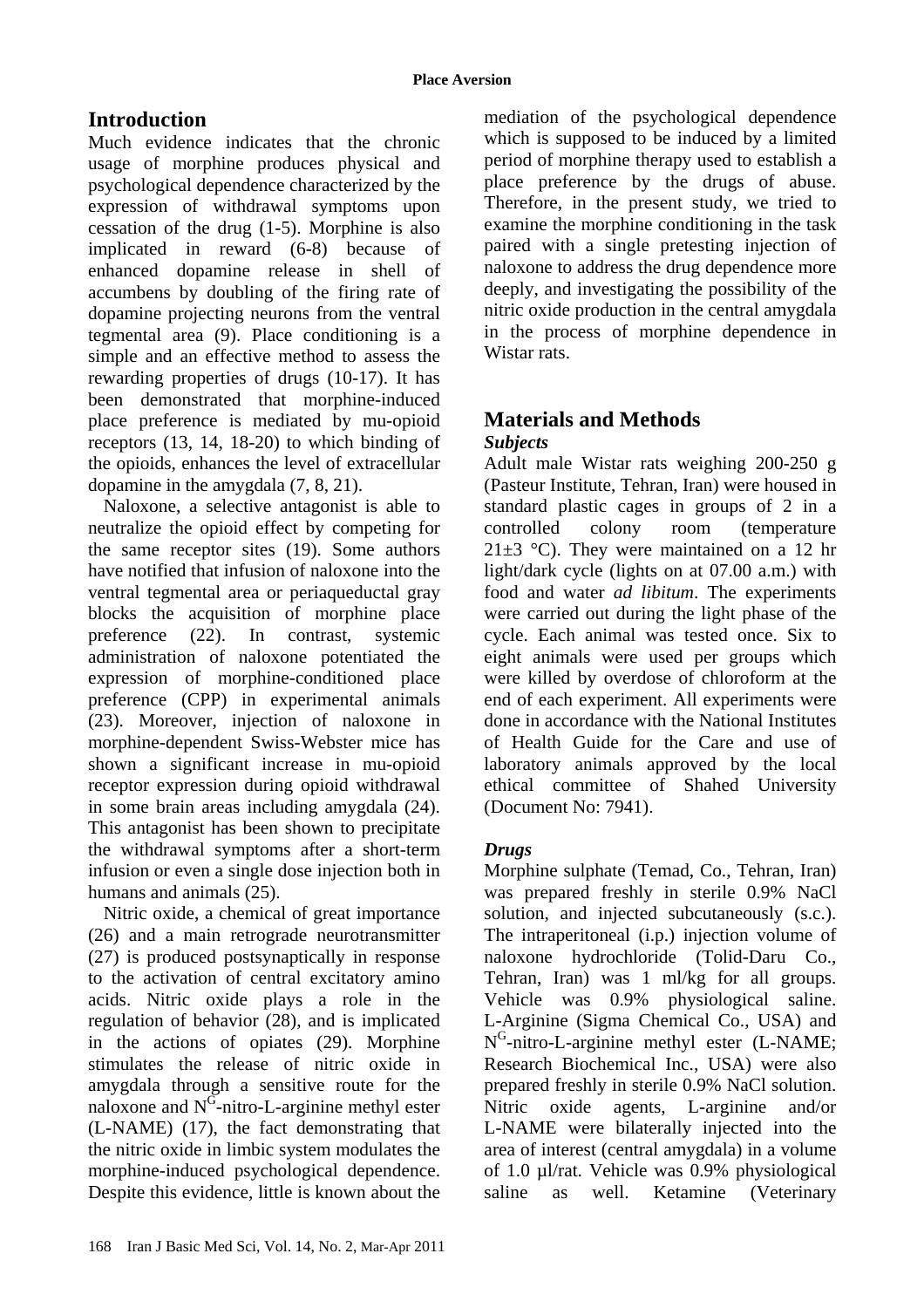organization of Iran) at the dose of 100 mg/kg i.p. was used to anesthetize the experimental animals.

#### *Stereotaxic surgery*

The animals were anesthetized and placed in a stereotaxic apparatus, with the incisor bar set at approximately 3.3 mm below horizontal zero to achieve a flat skull position. An incision was made to expose the rat skull. Two holes were drilled in the skull at stereotaxic coordinates: AP= -2.12 mm posterior to bregma, and  $L = \pm 4.1$  mm according to the atlas of Paxinos and Watson (30). Two guide cannulae (21-Gauge) were inserted into the holes. For animals receiving bilateral injections into the central amygdala, the guide cannulae were lowered 6 mm below bregma through the holes drilled at the desired coordinates. The guide cannulae were anchored with a jeweler's screw, and the incision was closed with dental cement. After surgery, dummy inner cannulae inserted into the guide cannulae and left in the place until injections were made. All animals were allowed to being recovered for 1 week before the beginning of the behavioral testing.

# *Intra-central amygdala injection*

The animals were gently restrained by hand; the dummy cannulae were removed from the guide cannulae. Drugs were directly injected into the nucleus through guide cannulae by using injection needles (27-Gauge) connected by polyethylene tubing (0.3 mm internal diameter) to a 5.0 µl glass Hamilton syringe. The injection needles projected a further 1.8 mm ventral to the tip of the guides. The injection volume was 1.0 µl for all groups that was made over a 30 sec period; and the injection cannulae were left in the guide cannulae for an additional 60 sec to facilitate the diffusion of the drugs.

# *Conditioning place preference apparatus and paradigm*

#### *Place Conditioning Apparatus*

A two compartment conditioned place preference (CPP) apparatus  $(30\times60\times30$  cm) was used in these experiments. Place conditioning was conducted using an unbiased program, with a little change to the previously described design (17, 31, 32): the apparatus was divided into two equal-sized compartments. In the middle of the apparatus a removable wall was inserted. Both compartments were completely colored white but striped black differently (vertical vs. horizontal). The compartments were also distinguishable by texture and olfactory cues. To provide the tactile difference between the compartments, one of the compartments was floored smooth vs. the other compartment which was grinded. A drop of natural aqueous rose extract was placed at the corner of the compartment equipped with a textured floor, to provide the olfactory difference between the compartments. In this apparatus, rats displayed no consistent preference for one of the compartments, confirming that this procedure was unbiased. All experiments were recorded using an Ethovision system equipped with a video camera which was located 120 cm above the apparatus. In addition, the video files were then reviewed by an observer who was blind to the experiments.

# *Conditioning paradigm*

The conditioning paradigm consisted of three phases.

# Pre-conditioning (familiarization) phase

On day 1, animals received one habituation session. They were placed in the middle line of the apparatus and allowed free access to the entire apparatus for 15 min, while the removable wall was raised 12 cm above the floor. The time spent by rats in each compartment was recorded by using the Ethovision system and by an observer who was blind to the treatments after reviewing the video files.

#### Conditioning phase

This phase was started one day after the familiarization. The conditioning phase consisted of 3-saline and 3-drug pairings; the animals were daily injected with drug or saline with a 6 hr interval. Drug administration in conditioning phase was carried out during the light phase of a 12 hr light/dark cycle (e.g. at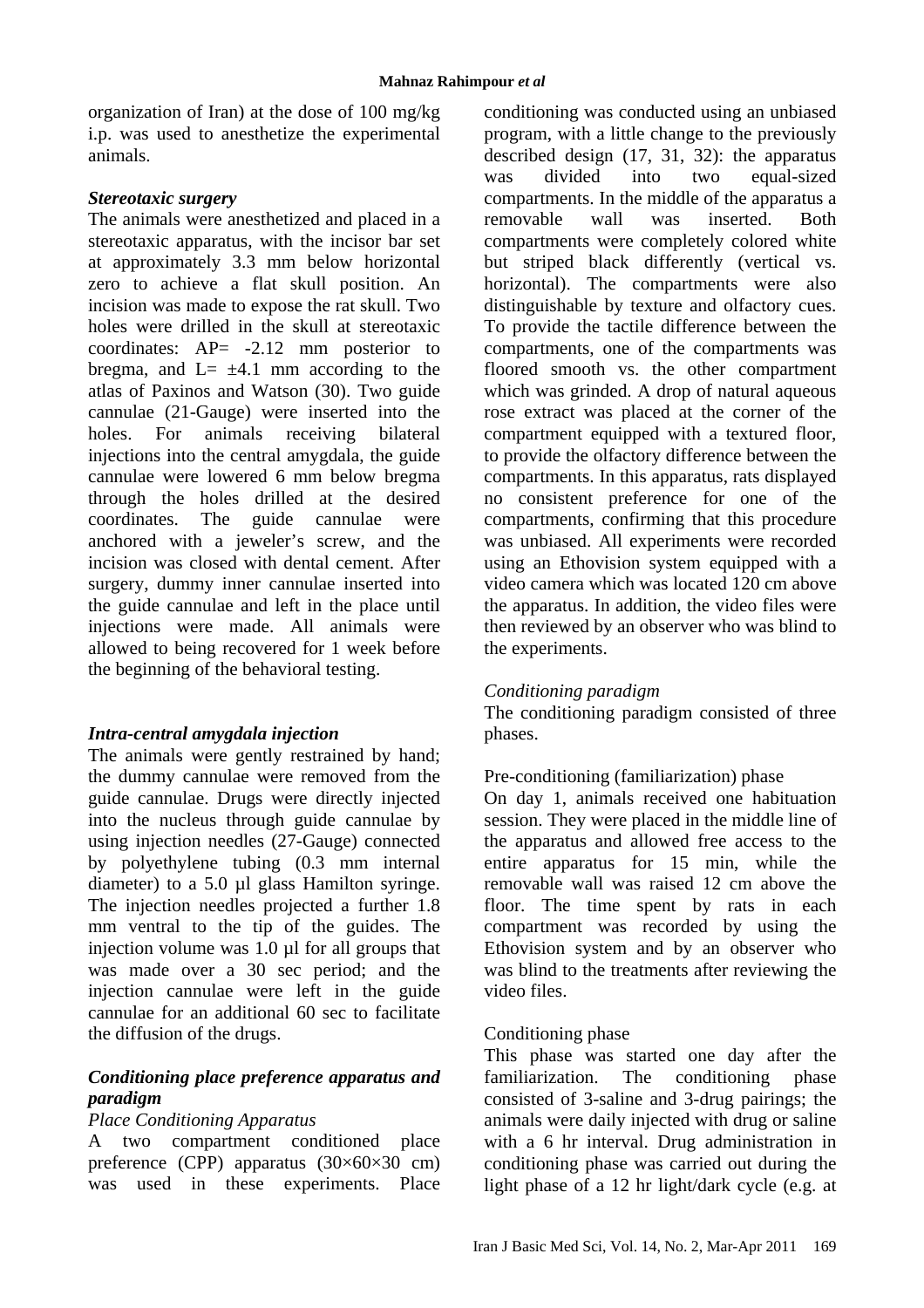09.00 am and 03.00 pm). Control groups received saline (1 ml/kg, s.c.) twice a day with a 6 hr interval. The duration of all conditioning sessions was 45 min. During these sessions the removable wall was inserted along the seam separating the two compartments. For each drug dose, animals were randomly assigned into groups of 8 rats. Then, the groups were injected with drug and confined in a compartment for drug pairing (drug-paired side). The drug treatment for half of the groups was paired with one compartment, while for the other half it was paired with the other compartment (13, 16, 17, 33). The presentation order of morphine and saline were counterbalanced for each drug dose.

# Post-conditioning (testing) phase

Test sessions were carried out on day 5, one day after the last conditioning session, in a morphine-free state. Each animal was tested only once. For testing, the removable wall was raised 12 cm above the floor and each control animals was allowed free access to both compartments of the apparatus for 15 min. The time spent in both compartments was then assessed. The time spent in the drug-paired compartment on testing day minus that of spent in the same compartment on day of the familiarization, representing the score of change in place preference (in sec), was expressed as mean ± SEM.

# *Experimental design*

# *Induction and assessment of morphine place conditioning*

The effects of administration of morphine (2.5, 5, 7.5 and 10 mg/kg; s.c.) on induction of place conditioning in animals were determined. Each different doses of morphine or saline was injected in a 3-day schedule of conditioning task as described in detail in section 2.4. The time spent in the drugpaired compartment on the test day (post-conditioning phase) minus that of spent in the same compartment on the day of the familiarization (pre-conditioning phase) was calculated to assess the CPP induction. Each drug dose was tested in 8 animals which were examined only once. Animals were tested in a

morphine-free state which may eliminate the influence of morphine-induced motor effects on the response (16, 22, 34).

#### *Effects of naloxone, an antagonist of muopioid receptor, in a morphine conditioning procedure*

In this set of experiments, single injections of different doses of naloxone (0.1-0.4 mg/kg, i.p.) were done on the test day (postconditioning phase), 10 min before the morphine place conditioning test. The time spent in the drug-paired compartment on the test day minus that of spent in the same compartment on the pre-conditioning day (familiarization day) was calculated to assess the response induction by the drugs. Animals were tested in a morphine-free state.

#### *Effects of intra-central amygdala nitric oxide agents either alone or in combination with single injection (i.p.) of naloxone in the morphine conditioning task*

To determine the effects of different doses of intra-central amygdala L-arginine or L-NAME (0.3-3 µg/rat) on morphine-CPP, alone or in combination with naloxone, the agents were bilaterally administered 1-2 min before the morphine place conditioning test or injection of naloxone on the test (post-conditioning) day. These agents (0.3-3 µg/rat, intra-central amygdala) were pre-administered (1-2 min) to naloxone before morphine response testing to determine the interaction between the drugs. Naloxone (0.4 mg/kg, i.p.) was injected 10 min prior to the morphine  $(7.5 \text{ mg/kg}, \text{ s.c.})$ place conditioning test. Control groups were simply received saline (1 µl/rat intra-central amygdala or 1 ml/kg, i.p.).

# *Histological verification*

After completion of behavioral testing, animals were killed with an overdose of chloroform. Ink (0.5 µl of 1% aquatic methylene blue solution) was injected into the guide cannulae, using 27-Gauge injection cannulae that projected a further 1.8 mm ventral to the tip of the guides, to aid in histological verification. Brains were removed and fixed in a 10% formalin solution for 48 hr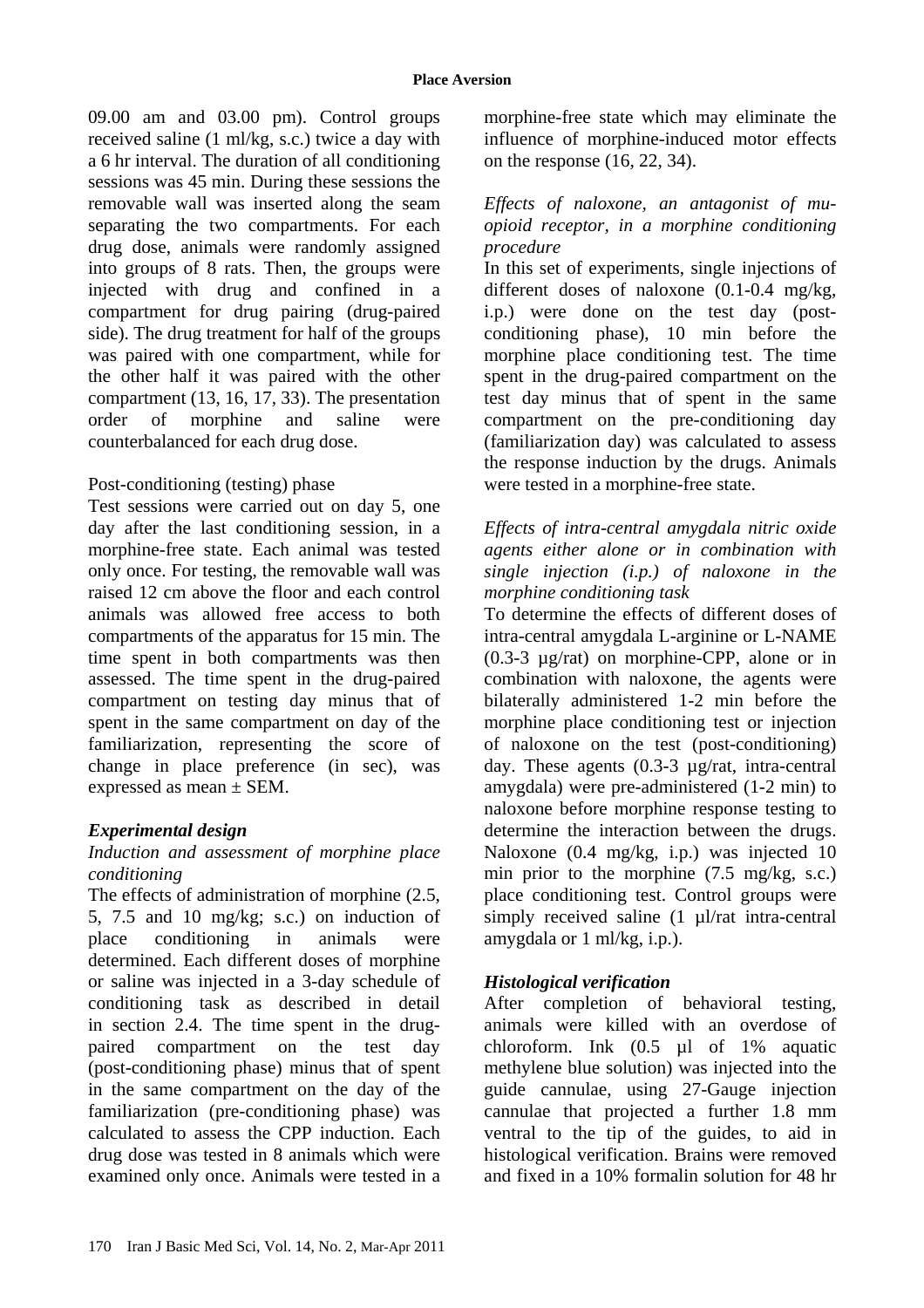before sectioning. Brain slices were taken through the brain areas of cannulae placements, and the cannulae placements were verified (Figure 1) using the atlas of Paxinos and Watson (2005). Data from rats with injection sites located outside the appropriate area were excluded from the statistical analyses.

#### *Statistical analysis*

All results were expressed as mean±SEM (standard error of mean). In order to compare the changes in place preference (sec) obtained in all groups (vehicle and experimental groups), one- and/or two-way analysis of variance (ANOVA) followed by appropriate post-hoc analysis (Tukey's test) for multiple comparisons were used, as needed. *P*-values less than 0.05 (*P*< 0.05) were considered to be statistically significant.

# **Results**

#### *Histological verification of microinjection sites in the central amygdale*

Figure 1 reveals the injection site intra-central amygdala after administration of 1 µl of a methylene blue solution by using the same injection set up as used for the drugs.

#### *Dose-response of morphine in conditioning place preference paradigm*

Figure 2 shows the effect of different doses of morphine (2.5-10 mg/kg, s.c.) in CPP paradigm in Wistar rats. Administration of morphine resulted in a significant response in comparison with the saline group  $(F_{4,35}$ = 3.258; *P*< 0.05). The opioid induced a meaningful preference to the place dosedependently. In view of the results, morphine at the dose of 7.5 mg/kg (s.c.) was used for the subsequent studies.

#### *Effect of naloxone on the expression of morphine response in the place conditioning procedure*

Figure 3 shows the effect of single injection of different doses of naloxone (0.1-0.4 mg/kg, i.p.) prior to morphine response. Pre-testing administration of naloxone in experimental animals, which were morphine (7.5 mg/kg, s.c.) injected, resulted in a significant effect as compared to the control group in morphine-CPP. The two-way ANOVA indicated the interaction  $(F_{\text{drug}(1.70)} = 7.383, P < 0.05;$  $F_{dose(4.70)} = 2.221$ ,  $P < 0.05$ :  $F_{dmg*dose(4.70)} = 2.997$ , *P*< 0.05). Further analysis demonstrates that despite the fact that the antagonist did not induce any response alone; the narcotic drug, when injected on day of the test in morphineadministered animals, reversed the effect of morphine effective dose in a dose- dependent manner. In view of the results, naloxone at the highest dose (0.4 mg/kg, i.p.) was used for the subsequent studies.

# *Effect of nitric oxide production in the central amygdala on the naloxone-modulated morphine response in the place conditioning paradigm*

Pre-testing injection of single doses of L-arginine or L-NAME  $(0.3, 1.0, \text{ and } 3.0, \mu g/\text{rat})$ , intra-central amygdala) resulted no significant effect in the animals which were simply injected saline (1 ml/kg, s.c.), during the conditioning procedure (Figure 4 and Figure 5). On the other hand, bilateral injection of L-arginine but not L-NAME (0.3, 1.0 and 3.0 µg/rat, intra-central amygdala), prior (1-2 min) to the injection of naloxone (0.4 mg/kg, i.p.) before testing of morphine response (7.5 mg/kg, s.c.), resulted in a significant effect (Figure 5) compared to the control group. Analysis by two-way ANOVA revealed the interaction between drugs (Fdrug(1,56)= 0.891, *P*> 0.05; Fdose(3,56)= 7.750, *P*< 0.0001: Fdrug\*dose(3,56)=9.245, *P*< 0.0001). Further analysis indicated that L-arginine reversed the response to naloxone. This effect was blocked by L-NAME (0.3, 1.0 and 3.0 µg/rat, intracentral amygdala) prior to the injection of Larginine effective dose (0.3 µg/rat, intra-central amygdala) before the administration of naloxone pre-testing (F3,28= 6.791, *P*< 0.01) (Figure 6).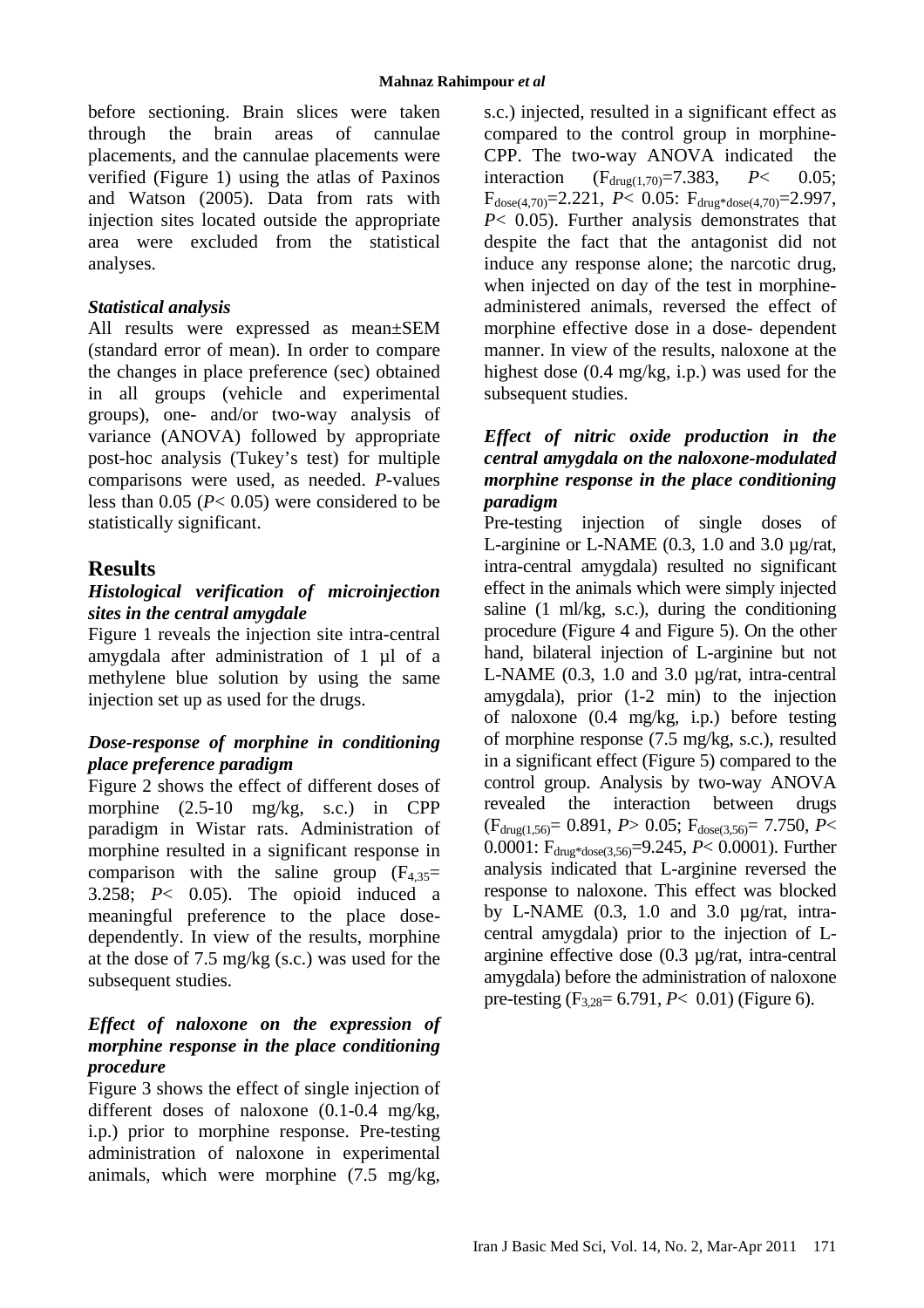

Figure 1. A Cannulae placements in central amygdala evidenced by ink injection in a volume of  $1 \mu$ l/rat by using the same set up as used for intra-central amygdala injection of drugs (AP: -2.12).

B: Verification from atlas of Paxinos and Watson (2005).



Figure 2. Dose response curve for morphine-induced conditioned place preference in opioid-naive male Wistar rats. Morphine (2.5-10 mg/kg) or saline (1 ml/kg) was given subcutaneously (s.c.) in a 3-day schedule of an unbiased conditioning paradigm. The control group received saline (1 ml/kg, s.c.), twice daily for 3 days. Data are expressed as mean of change in place preference±SEM. Change in place preference is defined as the time spent in the drug-paired place on day of testing minus that spent in the same place during preconditioning.

Tukey-Kramer *post hoc* analysis showed the differences:

\**P*< 0.05, and \*\**P*< 0.01 difference to control (sal-sal).



Figure 3. Naloxone response curve in morphine treated male rats. Naloxone (0.1-0.4 mg/kg) was given intraperitoneally (i.p.) on day of the testing of place conditioning to morphine (7.5 mg/kg, s.c.). The rats were first injected with naloxone, and after 10 min they were tested in a morphine-free state. Control group simply received saline (1 ml/kg, i.p.) pre-testing. Data are expressed as mean of change in conditioning±SEM. \*\**P*< 0.01 difference compared to the negative control

(sal-sal).

##*P*< 0.01 difference compared to the positive control (sal-mor).

+++*P*< 0.001 difference compared to the respective dose groups according to *post hoc* measurements.



Figure 4. Response curve induced by single injection of L-arginine (0.3-3 µg/rat, intra-central amygdala) pretesting, in the control task or prior to naloxone injection before morphine response testing. 10 min after saline (1 ml/kg, i.p.) or naloxone injection (0.4 mg/kg, i.p.) the rats were tested in a morphine-free state. Data are expressed as mean of change in conditioning±SEM.

\*\**P*< 0.01 difference compared to saline control (sal-sal)

# *P*< 0.05, and ## *P*< 0.01 differences compared to positive control (sal-mor-nal)

+++*P*< 0.001 interaction between the respective dose groups according to *post hoc* measurements.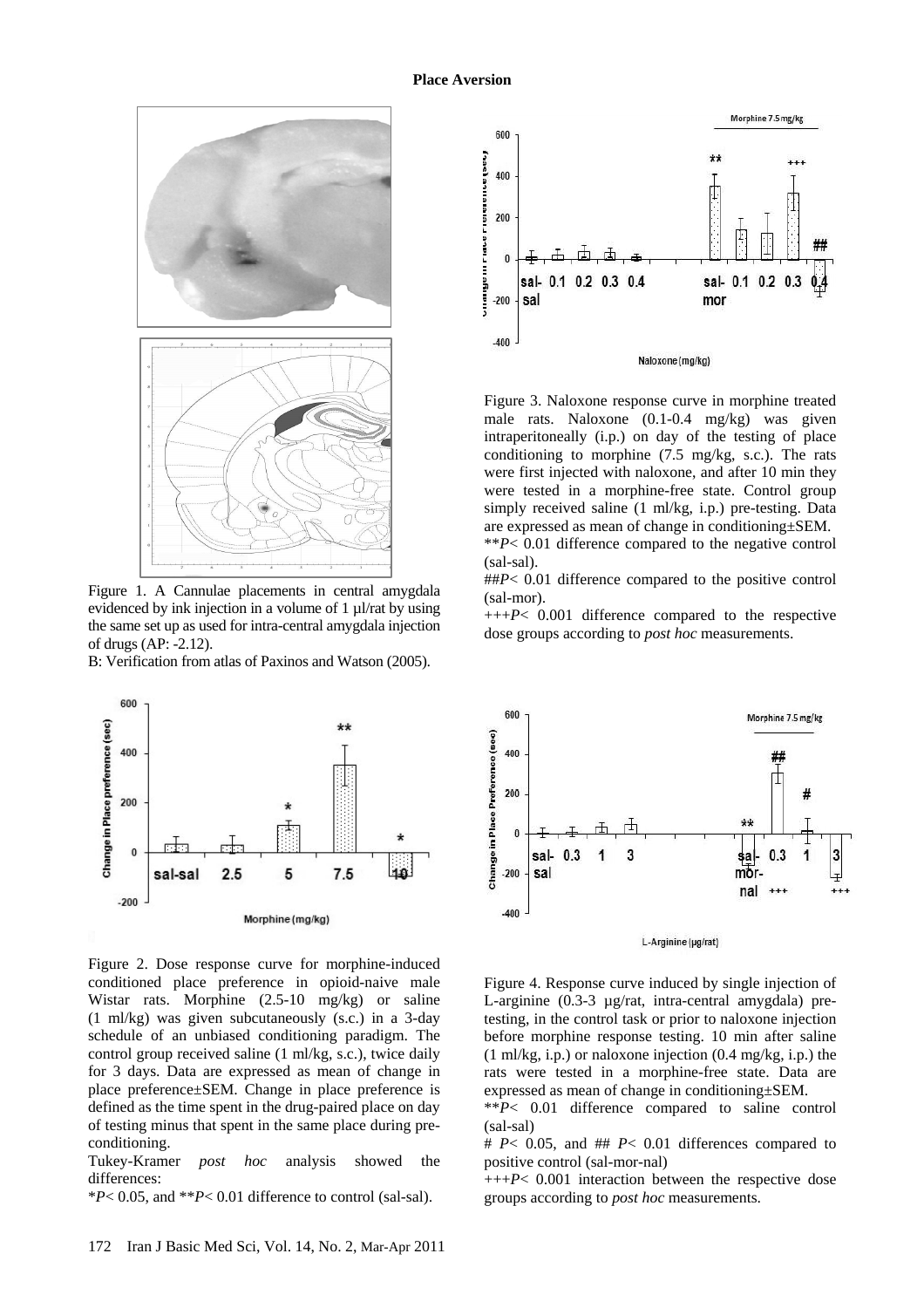

Figure 5. Response curve induced by single injection of L–NAME (0.3-3 µg/rat, intra-central amygdala) pretesting in the control task or prior to naloxone before morphine response testing. 10 min after saline (1 ml/kg, i.p.) or naloxone injection (0.4 mg/kg, i.p.) the rats were tested in a morphine-free state. Data are expressed as mean of change in conditioning±SEM.

\*\**P*< 0.01 difference compared to saline control (sal-sal).



Figure 6. Response curve induced by prior injection of L-NAME (0.3-3 µg/rat, intra-central amygdala) prior to L-arginine before the injection of naloxone (0.4 mg/kg, i.p.) on day of testing of morphine response. 10 min after naloxone injection, the rats were tested in a morphine-free state according to the schedule of conditioning paradigm. The control group was injected with saline  $(1 \mu g/rat, \text{intra-nucleus or } 1 \text{ ml/kg}, \text{i.p.})$ with respect to the way of injection of the desired drug prior to testing. Data are expressed as mean of change in conditioning±SEM.

\*\**P*< 0.01 difference compared to control (sal).

# **Discussion**

In this study, morphine (2.5, 5, 7.5 and 10 mg/kg, s.c.) induced a significant conditioned dose-dependent place preference in male Wistar rats. This effect may reflect the role of the mu- and delta- opioid receptors (20, 35) as well as several neuronal systems (13) including glutamate and  $GABA_B$  receptors (36) in the mediation of the morphine rewarding in rats.

Injection of naloxone  $(0.1\n-0.4 \text{ mg/kg}, i.p.)$ before the morphine (7.5 mg/kg, s.c.)-CPP test in the post-conditioning phase (test day), induced a significant place aversion. It indicates an opioid system involvement (37) in the morphine dependence in a place preference paradigm measured by an unbiased task with no pre-conditioning preference. In accordance, previous studies have shown an aversive effect of naloxone by using either a biased (38) or a balanced biased procedure with no strong preconditioning preferences (39, 40). Our results, for the first time, may indicate that the style of the protocol (biased vs. unbiased) designed to analyze the dependence on morphine in the conditioning, by using a single injection of the antagonist prior to opioid response, does not play a role in displaying of the drug dependency. In addition, it seems that the same subtypes of the receptors might be involved in the observed interaction. In contrast, a reinforcing property of naloxone in the process has been reported in those cases in which the intraperitoneal route of the administration of the antagonist was chosen in the protocol (41). Other studies also indicated that high doses of naloxone inhibit the expression of morphine place conditioning in mice (3, 42). In a previous survey on acute morphine dependence, the magnitude of naloxone potency to precipitate morphine withdrawal is shown to be depended to morphine dose (43). Although there is no molecular evidence to elucidate the mechanism governing the effect observed in the present study, it might lead in a conclusion that this property of naloxone is mediated through the activation of the same subtype opiate receptors (40) which are involved in the conditioning to the drugs of abuse. Other explanation might be that different subtypes of opioid receptors are involved in this effect since the role of kappa-opioid receptors has been demonstrated both in the development of physical and psychological dependence on morphine (44) and the precipitation of the withdrawal signs by naloxone as well (45). It is recently noted that both mu and  $GABA_A$ receptors in the central amygdala inhibit the behaviors induced by withdrawal from acute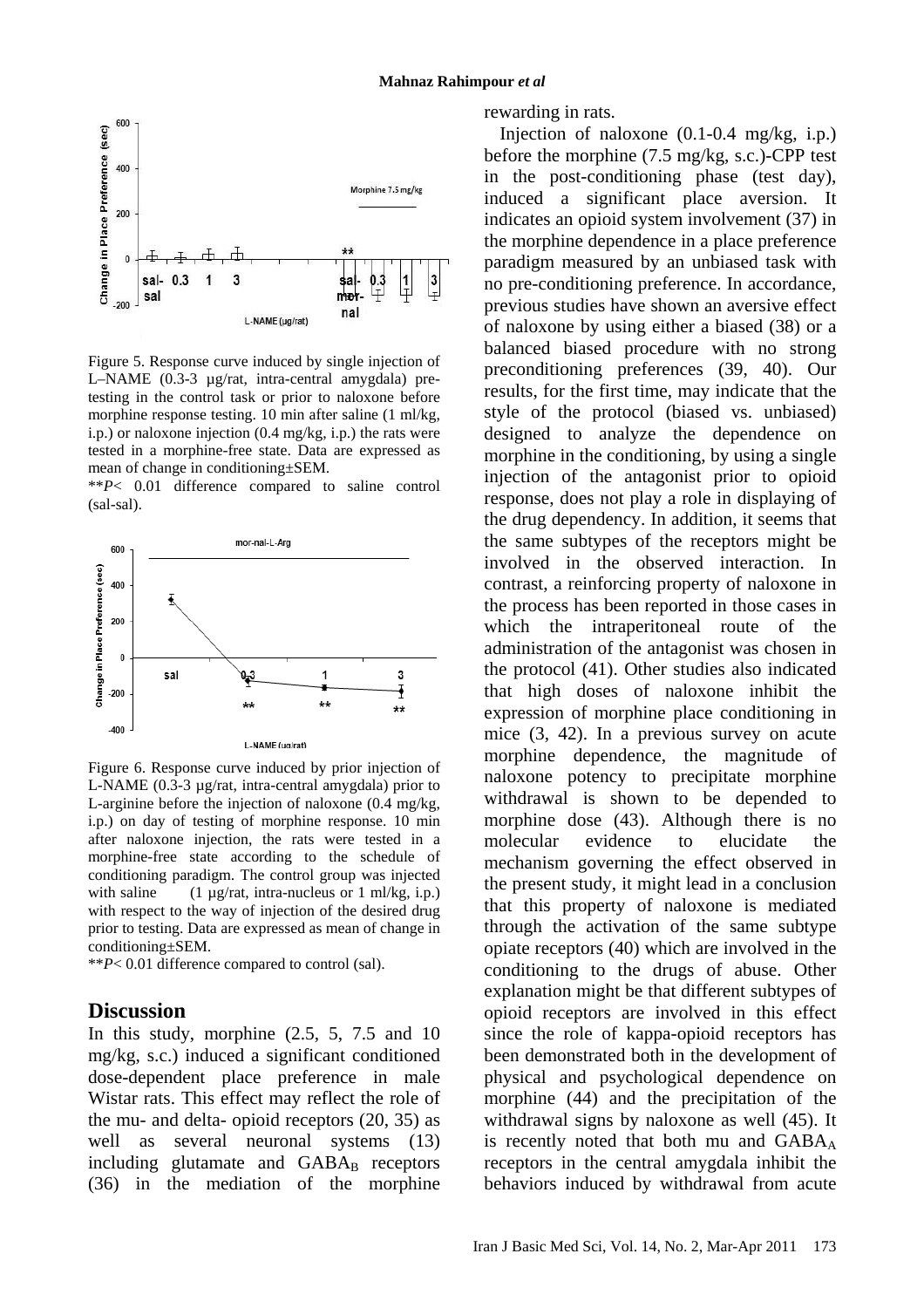morphine treatment (46). There is also evidence expressing that the central amygdala is involved in place aversion induced by naloxone in single-dose morphine-treated rats (47). Previous studies proposed the role of several neurotransmitter systems in the expression of morphine place conditioning (13, 14).

Nitric oxide also participates in morphineinduced CPP (17, 48-51). The role of the nitric oxide at the central amygdala in morphine CPP has already been proposed by this laboratory (17), but, role of nitric oxide system in the central amygdala in naloxone place aversion was evaluated in the present work for the first time. A repeated morphine injection (3-sessions) was used to associate between primary unconditioned properties of the environment and the conditioned stimulus (13). But, Ishida *et al* (2008) used a singlesession morphine treatment to survey on the acute dependence. Although single injection of the L-arginine (0.3-3 µg/rat, intra-central amygdala) as a nitric oxide precursor showed no significant effect in the control task, present observations demonstrated that injection of L-arginine before naloxone injection produces a significant effect on naloxone-induced responses. The data may reflect that nitric oxide as a candidate for modulating morphine dependence in the central amygdala participates in the acute (psychological) dependence on morphine which was exhibited

in the avoidance of the conditioned place because of interaction between naloxone and morphine. L-NAME (0.3-3 µg/rat, intracentral amygdala) blocked this effect when microinjected in combination with L-arginine. However, sole injection of L-NAME did not show any significant effect compared to the control groups in morphine-induced CPP. Therefore, it can be suggested that L-arginine may cause an activation of the nitric oxide system in central amygdala which consequently interacts with naloxone to present the dependence on the opioid in the naloxone-paired morphine conditioning test. It can be supported by the finding that different neural systems mediate morphine reward and the spontaneous withdrawal signs in the acute dependence (15).

Although, the role of the opioid system in the acute dependency is not obviously defined to date, nevertheless, this work may clearly indicate that both opioid and non-opioid mechanisms modulate this effect, the fact that the nitric oxide, a highly active neurotransmitter, in the central amygdala may mediate the pharmacological effects of the morphine and naloxone at the molecular level, remains to be studied.

# **Acknowledgment**

This study was supported in part by Research Deputy of Shahed University (document no; 7941 for the research project), Tehran, Iran.

# **References**

- 1. Gutstein HB, Akil H. Opioid analgesics. In: Hardman JG, Limbird LE, Goodman Gilman A, editors. Goodman and Gilman's the Pharmacological Basis of Therapeutics.10th ed. New York: McGraw-Hill; 2001.p.569-619.
- 2. Karami M, Zarrindast MR. Morphine sex-dependently induced place conditioning in adult Wistar rats. Eur J Pharmacol 2008; 582:78-87.
- 3. McClung CA. The molecular mechanisms of morphine addiction. Rev Neurosci 2006; 17: 393-402.
- 4. Watanabe T, Nakagawa T, Yamamoto R, Maeda A, Minami M, Satoh M. Involvement of glutamate receptors within the central nucleus of the amygdala in naloxone-precipitated morphine withdrawal-induced conditioned place aversion in rats. Jpn J Pharmacol 2002; 88: 399-406.
- 5. Watanabe T, Nakagawa T, Yamamoto R, Maeda A, Minami M, Satoh M. Involvement of noradrenergic system within the central nucleus of the amygdala in naloxone-precipitated morphine withdrawal-induced conditioned place aversion in rats. Sychopharmacol (Berl) 2003; 170: 80-88.
- 6. Ikemoto S. Dopamine reward circuitry: two projection systems from the ventral midbrain to the nucleus accumbens-olfactory tubercle complex. Brain Res Rev 2007; 56:27-78.
- 7. Spanagel R, Weiss F. The dopamine hypothesis of reward: past and current status. Trends Neurosci 1999; 22:521-527.
- 8. Wise RA. Drug-activation of brain reward pathways. Drug Alcohol Depend 1998; 51:13-22.
- 9 Di Chiara G, North RA. Neurobiology of opiate abuse. Trends Pharmacol Sci 1992; 13:185-193.
- 10. Bardo MT, Bevins RA. Conditioned place preference: what does it add to our preclinical understanding of drug reward? Psychopharmacology (Berl) 2000; 153:31-43.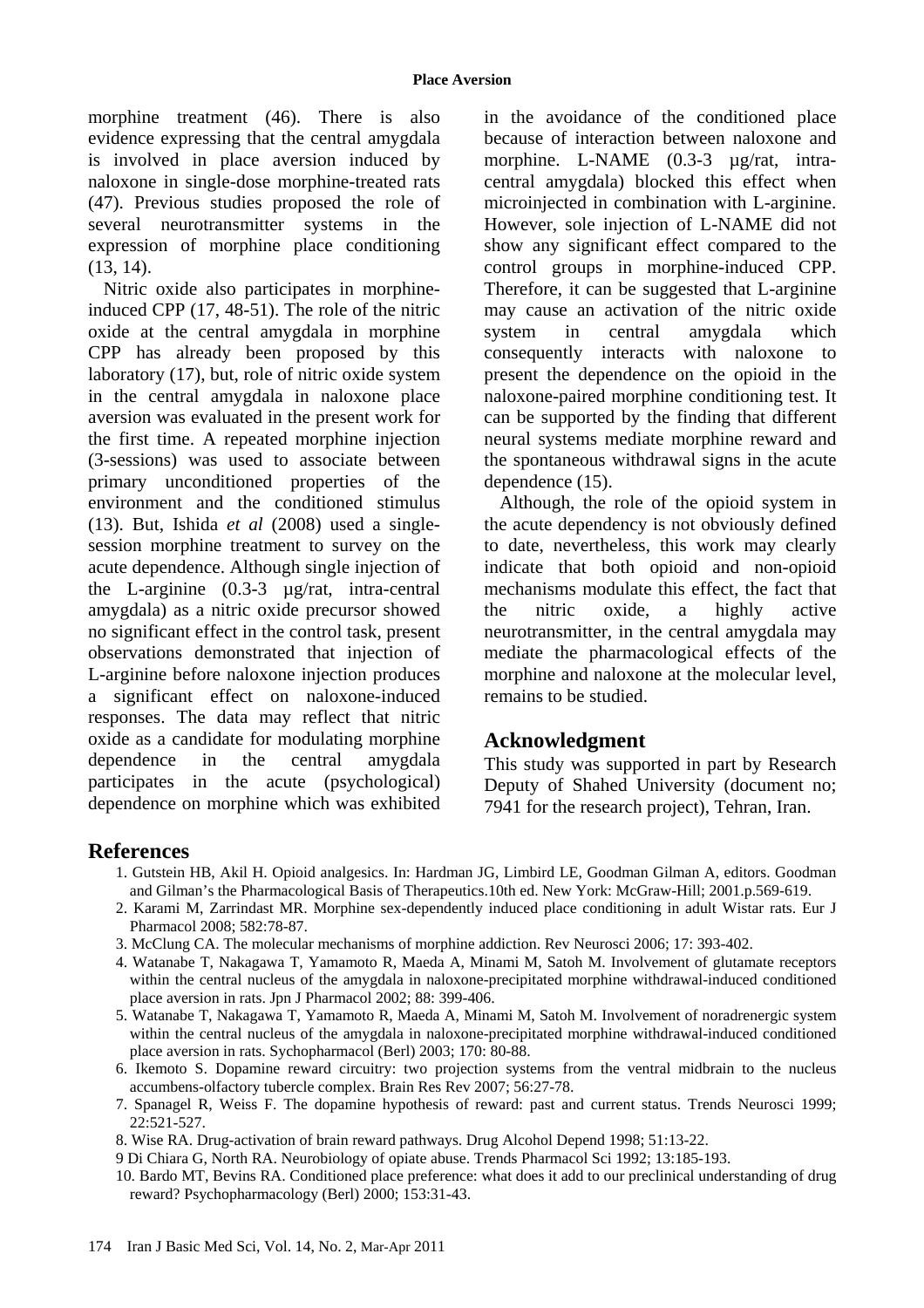#### **Mahnaz Rahimpour** *et al*

- 13. Tzschentke TM. Measuring reward with the conditioned place preference (CPP) paradigm: update of the last decade. Addict Biol 2007; 12:227-462.
- 14. Tzschentke TM. Measuring reward with the conditioned place preference paradigm: A comprehensive review of drug effects, recent progress and new issues. Prog Neurobiol 1998; 56:613-72.
- 15. Vargas-Perez H, Ting-A-Kee R, van der Kooy D. Different neural systems mediate morphine reward and its spontaneous withdrawal aversion. Eur J Neurosci 2009; 29:2029-2034.
- 16. Wise RA. The role of reward pathways in the development of drug dependence. Pharmacol Ther 1987: 35:227- 263.
- 17. Zarrindast MR, Karami M, Sepehri H, Sahraei H. Influence of nitric oxide on morphine-induced conditioned place preference in the rat central amygdala. Eur J Pharmacol 2002; 453: 81-89.
- 18. Crain SM, Shen KF. Ultra-low concentrations of naloxone selectively antagonize excitatory effects of morphine on sensory neurons, thereby increasing its anti-nociceptive potency and attenuating tolerance/dependence during chronic co-treatment. Proc Natl Acad Sci USA 1995; 92:10540-10544.
- 19. Wang H-Y, Friedman E, Olmstead MC, Burns LH. Ultra-low-dose naloxone suppresses opioid tolerance, dependence and associated changes in mu-opioid receptor-G protein coupling and Gbetagamma signaling. Neuroscience 2005; 135:247-261.
- 20. Zheng-xiong XI, Stein EA. Gabaergic mechanisms of opiate reinforcement. Alcohol 2002; 37:485-494.
- 21. Di Chiara G, Imperato A. Drugs abused by humans preferentially increase synaptic dopamine concentrations in the mesolimbic system of freely moving rats. Proc Natl Acad Sci USA 1988; 85:5274-5278.
- 22. Olmstead MC, Franklin KB. Development of a conditioned place preference: effects of lesions of various CNS sites. Behav Neurosci 1997; 111:1313-23.
- 23. Neisewander JL, Pierce RC, Bardo MT. Naloxone enhances the expression of morphine-induced conditioned place preference. Psychopharmacology (Berl) 1990; 100:201-205.
- 24. Diaz SL, Barros VG, Antonelli MC, Rubio MC, Balerio GN. Morphine withdrawal syndrome and its prevention with baclofen: Autoradiographic study of mu-opioid receptors in prepubertal male and female mice. Synapse 2006; 60:132-140.
- 26. Fukuto JM, Mayer B. The enzymology of nitric oxide synthase. In: Feelisch M, Stamler JS, editors. Methods in nitric oxide research. New York: John Wiley & Sons Ltd; 1996. p. 147-157.
- 27. Garthwaite J. Glutamate, nitric oxide and cell-cell signaling in the nervous system. Trends Neurosci 1991; 14:60-67.
- 28. Moncada S, Palmer RMJ, Higgs EA. Nitric oxide: physiology, pathophysiology, and pharmacology. Pharmacol Rev 1991; 43:109-142.
- 29. Kivastik T, Rutkauskaite J, Zharkovsky A. Nitric oxide synthesis inhibition attenuates morphine-induced place preference. Pharmacol Biochem Behav 1996; 53:1013-1015.
- 30. Paxinos G, Watson CR. The Rat Brain in Stereotaxic Coordinates. 5th ed. San Diego: Elsevier Academic Press; 2005.
- 31. Haghparast A, Azizi P, Hassanpour-Ezatti M, Khorrami H, Naderi N. Sub-chronic administration of AM251, CB1 receptor antagonist, within the nucleus accumbens induced sensitization to morphine in the rat. Neurosci Lett 2009; 467:43-47.
- 32. Karami M, Zarrindast MR, Sepehri H, Sahraei H. Role of nitric oxide in the rat hippocampal CA1 area on morphine-induced conditioned place preference . Eur J Pharmacol 2002; 449: 113-9.
- 33. Moaddab M, Haghparast A, Hassanpour-Ezatti M. Effects of reversible inactivation of the ventral tegmental area on the acquisition and expression of morphine-induced conditioned place preference in the rat. Behav Brain Res 2009; 198:466-471.
- 34. Overton DA. State-dependent learning produced by addicting drugs. In: Fisher S, Freedman, AM, editors. Opiate addiction: origin and treatments. Washington DC: Winston; 1973. p. 61-75.
- 35. Bie B, Zhu W, Pan ZZ. Rewarding morphine-induced synaptic function of delta-opioid receptors on central glutamate synapses. J Pharmacol Exp Ther 2009; 329:290-296.
- 36. Heinmiller A, Ting-A-Kee R, Vargas-Perez H, Yeh A, van der Kooy D. Tegmental pedunculopontine glutamate and GABA-B synapses mediate morphine reward. Behav Neurosci 2009; 123:145-155.
- 37. Skoubis PD, Matthes HW, Walwyn WM, Kieffer BL, Maidment NT. Naloxone fails to produce conditioned place aversion in mu-opioid receptor knock-out mice. Neuroscience 2001; 106:757-763.
- 38. Phillips AG, Le Paine FG. Reward produced by microinjection of (D-Ala2), Met5-enkephaline into the ventral tegmental area. Behav Brain Res 1982; 5:225-229.
- 39. Bozarth MA. Conditioned place preference. A parametric analysis using systemic heroin injections. In: Bozarth MA, editor. Methods of assessing the reinforcing properties of abused drugs. New York: Springer-Verlag;1987.p.241-273.
- 40. Mucha RF, van der Kooy D, O'Shaughnessy M, Bucenieks P. Drug reinforcement studied by the use of place conditioning in rat. Brain Res 1982; 243:91-105.
- 41. Mucha RF, Iversen SD. Reinforcing properties of morphine and naloxone revealed by conditioned place preferences: a procedural examination. Psychopharmacology (Berl) 1984; 82:241-247.